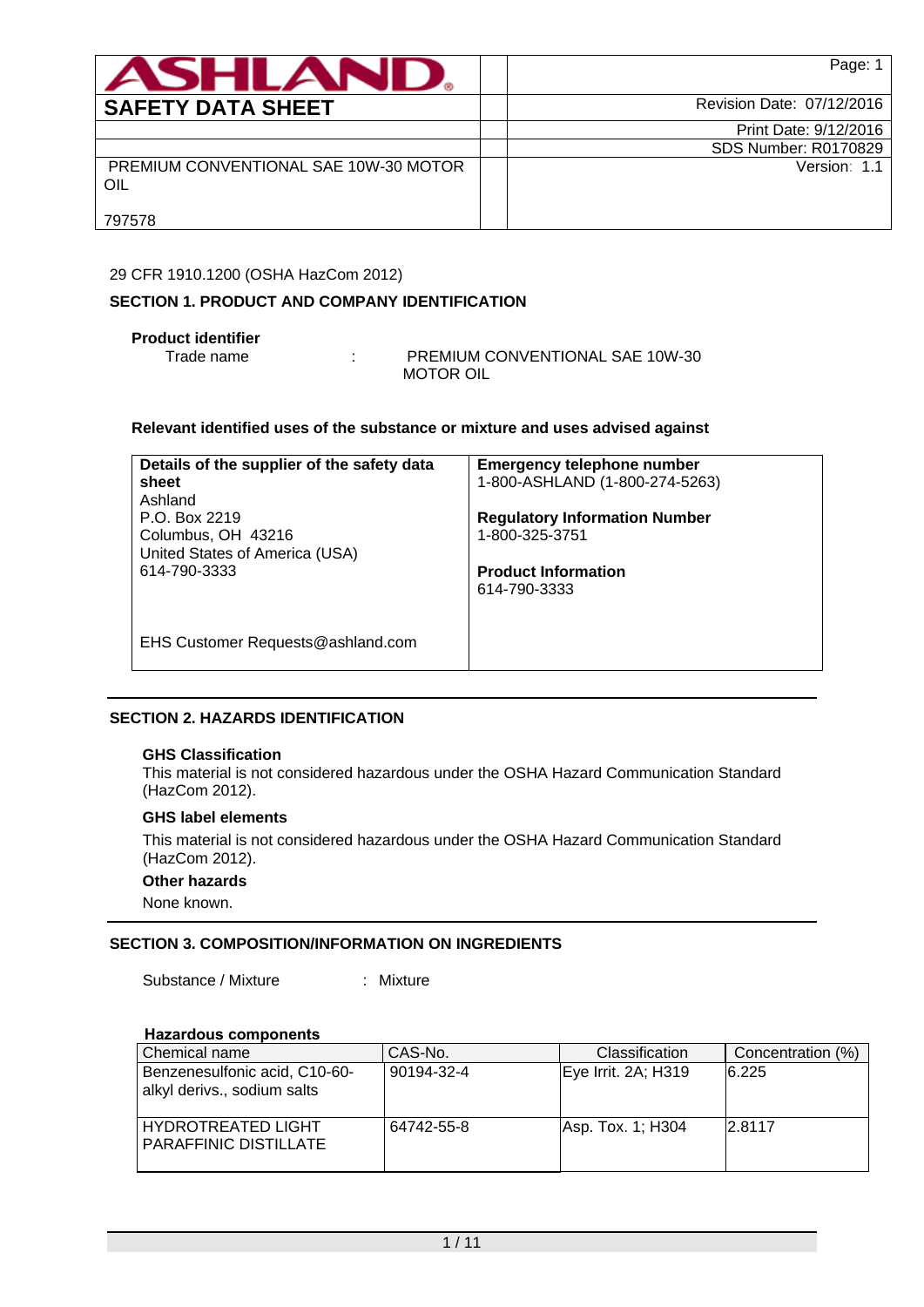| ASHLAN                                       |                             | Page: 2 |
|----------------------------------------------|-----------------------------|---------|
| <b>SAFETY DATA SHEET</b>                     | Revision Date: 07/12/2016   |         |
|                                              | Print Date: 9/12/2016       |         |
|                                              | <b>SDS Number: R0170829</b> |         |
| PREMIUM CONVENTIONAL SAE 10W-30 MOTOR<br>OIL | Version: 1.1                |         |
| 797578                                       |                             |         |

| <b>SECTION 4. FIRST AID MEASURES</b>                              |                                                                                                                                                                                                                                                                                                                                                                                                                                                                                                                                                                                                                                                                                                                                                                                  |
|-------------------------------------------------------------------|----------------------------------------------------------------------------------------------------------------------------------------------------------------------------------------------------------------------------------------------------------------------------------------------------------------------------------------------------------------------------------------------------------------------------------------------------------------------------------------------------------------------------------------------------------------------------------------------------------------------------------------------------------------------------------------------------------------------------------------------------------------------------------|
| General advice                                                    | : No hazards which require special first aid measures.                                                                                                                                                                                                                                                                                                                                                                                                                                                                                                                                                                                                                                                                                                                           |
| If inhaled                                                        | : If breathed in, move person into fresh air.<br>If unconscious, place in recovery position and seek medical<br>advice.<br>If symptoms persist, call a physician.                                                                                                                                                                                                                                                                                                                                                                                                                                                                                                                                                                                                                |
| In case of skin contact                                           | : First aid is not normally required. However, it is<br>recommended that exposed areas be cleaned by washing<br>with soap and water.                                                                                                                                                                                                                                                                                                                                                                                                                                                                                                                                                                                                                                             |
| In case of eye contact                                            | : Remove contact lenses.<br>Protect unharmed eye.                                                                                                                                                                                                                                                                                                                                                                                                                                                                                                                                                                                                                                                                                                                                |
| If swallowed                                                      | : Do not give milk or alcoholic beverages.<br>Never give anything by mouth to an unconscious person.<br>If symptoms persist, call a physician.                                                                                                                                                                                                                                                                                                                                                                                                                                                                                                                                                                                                                                   |
| Most important symptoms<br>and effects, both acute and<br>delayed | : Acute aspiration of large amounts of oil-laden material may<br>produce a serious aspiration pneumonia. Patients who<br>aspirate these oils should be followed for the development of<br>long-term sequelae. Repeated aspiration of small quantities<br>of mineral oil can produce chronic inflammation of the lungs<br>(i.e. lipoid pneumonia) that may progress to pulmonary<br>fibrosis. Symptoms are often subtle and radiological changes<br>appear worse than clinical abnormalities. Occasionally,<br>persistent cough, irritation of the upper respiratory tract,<br>shortness of breath with exertion, fever, and bloody sputum<br>occur. Inhalation exposure to oil mists below current<br>workplace exposure limits is unlikely to cause pulmonary<br>abnormalities. |
|                                                                   | Signs and symptoms of exposure to this material through<br>breathing, swallowing, and/or passage of the material through<br>the skin may include:<br>stomach or intestinal upset (nausea, vomiting, diarrhea)<br>irritation (nose, throat, airways)                                                                                                                                                                                                                                                                                                                                                                                                                                                                                                                              |
| Notes to physician                                                | : No hazards which require special first aid measures.                                                                                                                                                                                                                                                                                                                                                                                                                                                                                                                                                                                                                                                                                                                           |

# **SECTION 4. FIRST AID MEASURES**

## **SECTION 5. FIREFIGHTING MEASURES**

| Suitable extinguishing media | : Use extinguishing measures that are appropriate to local<br>circumstances and the surrounding environment.<br>Water spray<br>Foam<br>Carbon dioxide (CO2)<br>Dry chemical |
|------------------------------|-----------------------------------------------------------------------------------------------------------------------------------------------------------------------------|
|------------------------------|-----------------------------------------------------------------------------------------------------------------------------------------------------------------------------|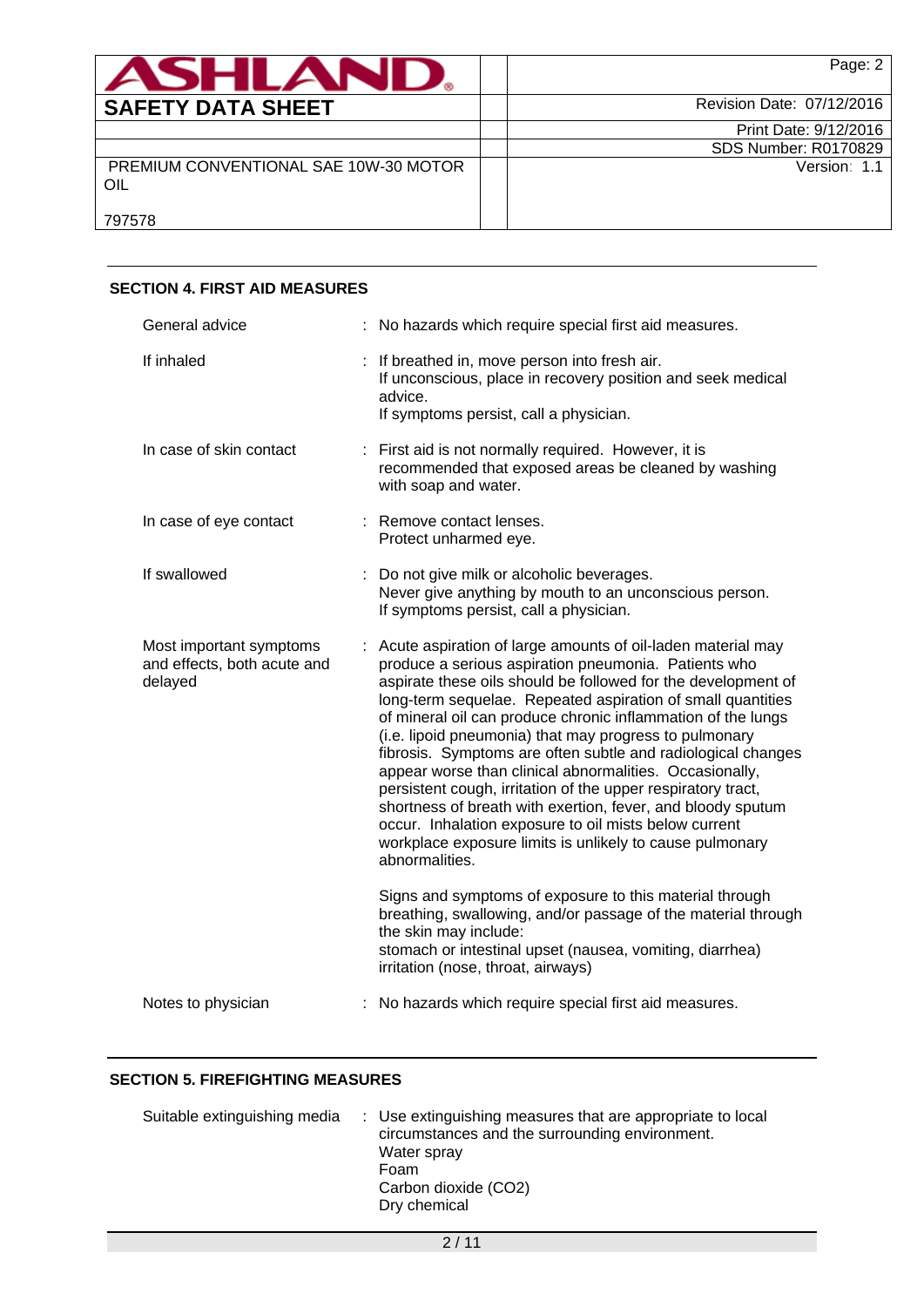| ASHLAND                                      | Page: 3                     |
|----------------------------------------------|-----------------------------|
| <b>SAFETY DATA SHEET</b>                     | Revision Date: 07/12/2016   |
|                                              | Print Date: 9/12/2016       |
|                                              | <b>SDS Number: R0170829</b> |
| PREMIUM CONVENTIONAL SAE 10W-30 MOTOR<br>OIL | Version: 1.1                |
| 797578                                       |                             |

| Specific hazards during<br>firefighting | : Do not allow run-off from fire fighting to enter drains or water<br>courses.                |
|-----------------------------------------|-----------------------------------------------------------------------------------------------|
| Hazardous combustion<br>products        | $:$ carbon dioxide and carbon monoxide<br>Hydrocarbons                                        |
| Specific extinguishing<br>methods       | : Product is compatible with standard fire-fighting agents.                                   |
|                                         | Product is compatible with standard fire-fighting agents.                                     |
| Further information                     | : Standard procedure for chemical fires.                                                      |
|                                         | Standard procedure for chemical fires.                                                        |
| for firefighters                        | Special protective equipment : In the event of fire, wear self-contained breathing apparatus. |

# **SECTION 6. ACCIDENTAL RELEASE MEASURES**

| Personal precautions,<br>protective equipment and<br>emergency procedures | : Persons not wearing protective equipment should be excluded<br>from area of spill until clean-up has been completed.                                           |
|---------------------------------------------------------------------------|------------------------------------------------------------------------------------------------------------------------------------------------------------------|
| Environmental precautions                                                 | : Prevent further leakage or spillage if safe to do so.                                                                                                          |
| Methods and materials for<br>containment and cleaning up                  | : Soak up with inert absorbent material (e.g. sand, silica gel,<br>acid binder, universal binder, sawdust).<br>Keep in suitable, closed containers for disposal. |
| Other information                                                         | : Comply with all applicable federal, state, and local regulations.                                                                                              |

# **SECTION 7. HANDLING AND STORAGE**

| Advice on safe handling | : Smoking, eating and drinking should be prohibited in the<br>application area.<br>For personal protection see section 8. |
|-------------------------|---------------------------------------------------------------------------------------------------------------------------|
| Materials to avoid      | : No materials to be especially mentioned.                                                                                |

## **SECTION 8. EXPOSURE CONTROLS/PERSONAL PROTECTION**

| Components with workplace control parameters |         |            |                 |              |  |
|----------------------------------------------|---------|------------|-----------------|--------------|--|
| Components                                   | CAS-No. | Value type | <b>IControl</b> | <b>Basis</b> |  |
|                                              |         |            |                 |              |  |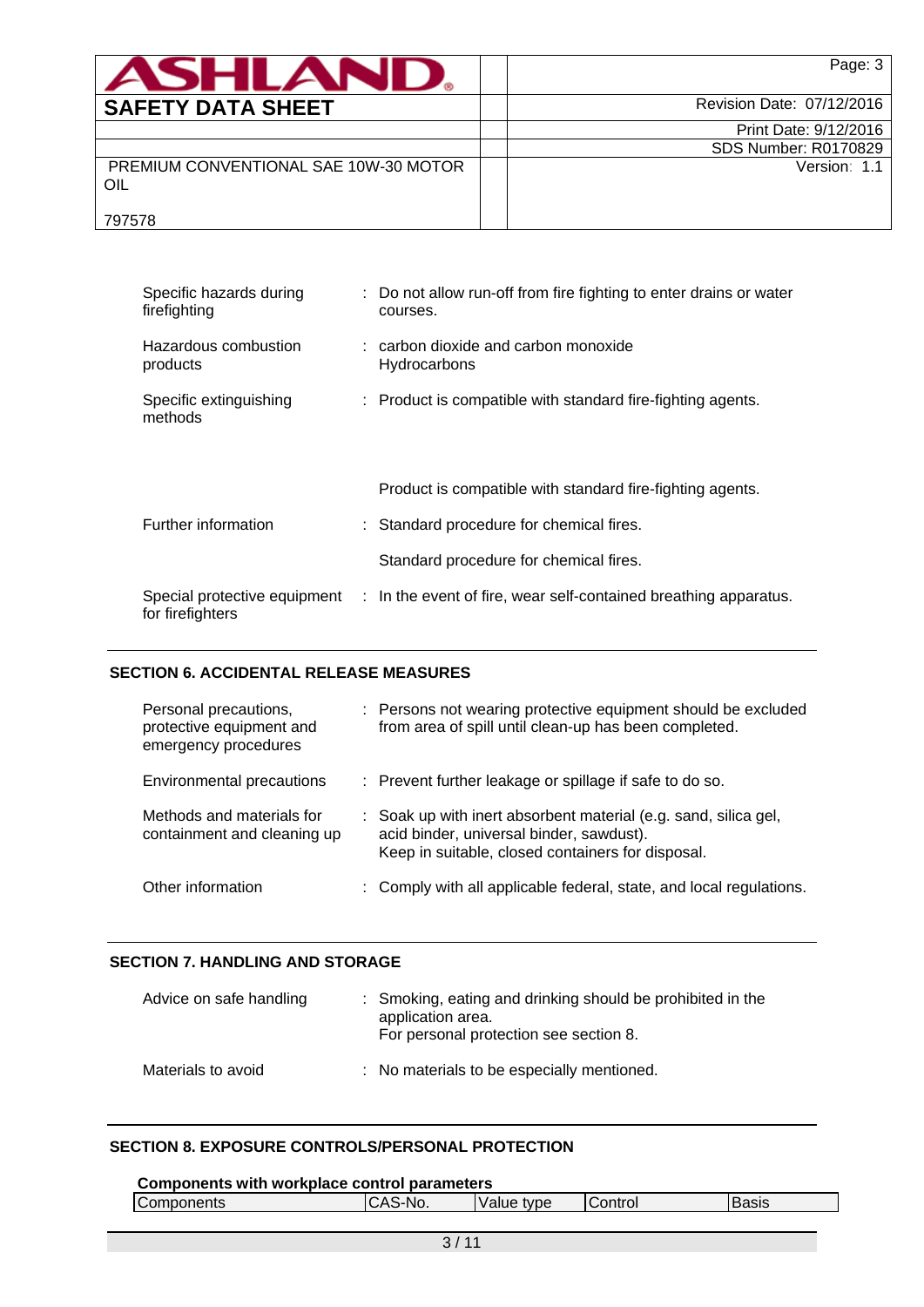| <b>ASHLAN</b>                                | Page: 4                     |
|----------------------------------------------|-----------------------------|
| <b>SAFETY DATA SHEET</b>                     | Revision Date: 07/12/2016   |
|                                              | Print Date: 9/12/2016       |
|                                              | <b>SDS Number: R0170829</b> |
| PREMIUM CONVENTIONAL SAE 10W-30 MOTOR<br>OIL | Version: 1.1                |
| 797578                                       |                             |

|                                                                                                                 |                                                    | (Form of<br>exposure)                  | parameters /<br>Permissible<br>concentration                                                                                                                                                                                                                                                                      |                       |
|-----------------------------------------------------------------------------------------------------------------|----------------------------------------------------|----------------------------------------|-------------------------------------------------------------------------------------------------------------------------------------------------------------------------------------------------------------------------------------------------------------------------------------------------------------------|-----------------------|
| Hazardous components without workplace control parameters<br><b>HYDROTREATED LIGHT</b><br>PARAFFINIC DISTILLATE | 64742-55-8                                         |                                        |                                                                                                                                                                                                                                                                                                                   | <b>ACGIH</b>          |
|                                                                                                                 |                                                    |                                        |                                                                                                                                                                                                                                                                                                                   | <b>ACGIHLIS P</b>     |
|                                                                                                                 |                                                    |                                        |                                                                                                                                                                                                                                                                                                                   | <b>ACGIHLIS P</b>     |
|                                                                                                                 |                                                    | <b>REL</b>                             | $5$ mg/m $3$<br>Mist.                                                                                                                                                                                                                                                                                             | NIOSH/GUID<br>Е       |
|                                                                                                                 |                                                    | <b>STEL</b>                            | $10$ mg/m $3$<br>Mist.                                                                                                                                                                                                                                                                                            | NIOSH/GUID<br>Е       |
|                                                                                                                 |                                                    | PEL                                    | $5$ mg/m $3$<br>Mist.                                                                                                                                                                                                                                                                                             | OSHA_TRA<br><b>NS</b> |
| <b>Engineering measures</b>                                                                                     |                                                    | suspected or apparent adverse effects. | : General room ventilation should be adequate for normal<br>conditions of use. However, if unusual operating conditions<br>exist, provide sufficient mechanical (general and/or local<br>exhaust) ventilation to maintain exposure below exposure<br>guidelines (if applicable) or below levels that cause known, |                       |
| Personal protective equipment<br>Respiratory protection                                                         | required.                                          |                                        | No personal respiratory protective equipment normally                                                                                                                                                                                                                                                             |                       |
| Eye protection                                                                                                  | into eyes.                                         |                                        | Not required under normal conditions of use. Wear splash-<br>proof safety goggles if material could be misted or splashed                                                                                                                                                                                         |                       |
| Skin and body protection                                                                                        | Wear as appropriate:<br>Safety shoes<br>supplier). |                                        | Wear resistant gloves (consult your safety equipment                                                                                                                                                                                                                                                              |                       |
| Hygiene measures                                                                                                |                                                    | General industrial hygiene practice.   |                                                                                                                                                                                                                                                                                                                   |                       |

# **SECTION 9. PHYSICAL AND CHEMICAL PROPERTIES**

| <b>Physical state</b>        | : liquid            |
|------------------------------|---------------------|
| Odour                        | ∶ No data available |
| Odour Threshold              | : No data available |
| рH                           | No data available   |
| Melting point/freezing point | : No data available |
| Boiling point/boiling range  | : No data available |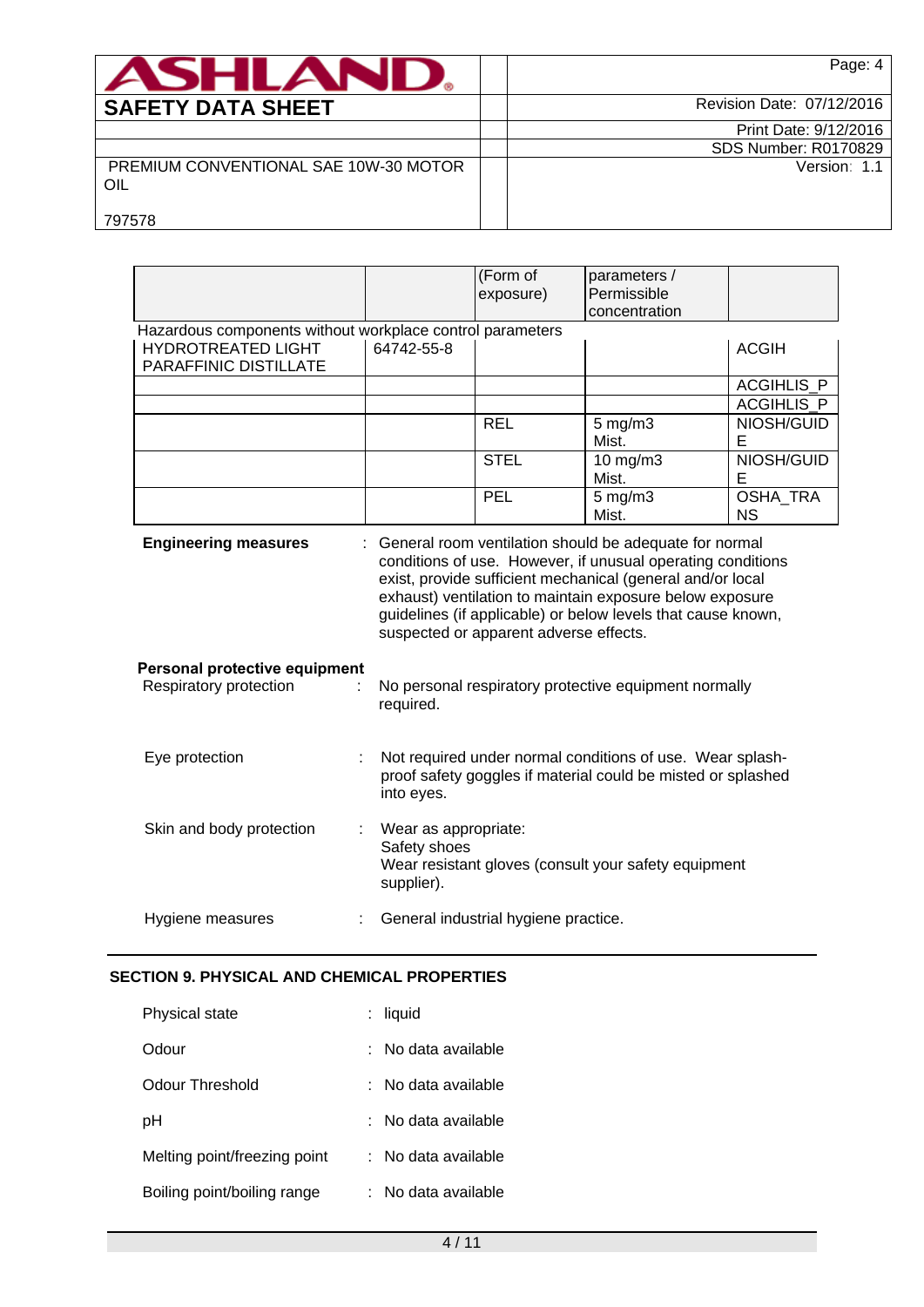| ASHLAN                                       | Page: 5                     |
|----------------------------------------------|-----------------------------|
| <b>SAFETY DATA SHEET</b>                     | Revision Date: 07/12/2016   |
|                                              | Print Date: 9/12/2016       |
|                                              | <b>SDS Number: R0170829</b> |
| PREMIUM CONVENTIONAL SAE 10W-30 MOTOR<br>OIL | Version: 1.1                |
| 797578                                       |                             |

| Flash point                                | ÷. | > 199 °C<br>Method: Cleveland open cup                         |
|--------------------------------------------|----|----------------------------------------------------------------|
| Evaporation rate                           |    | : No data available                                            |
| Flammability (solid, gas)                  |    | : No data available                                            |
| Upper explosion limit                      | ÷  | No data available                                              |
| Lower explosion limit                      |    | No data available                                              |
| Vapour pressure                            |    | 0.0133333 hPa $(21.11 °C)$<br><b>Calculated Vapor Pressure</b> |
| Relative vapour density                    | ÷  | No data available                                              |
| Relative density                           |    | No data available                                              |
| Density                                    | t. | 0.8686 g/cm3 (15.56 °C)                                        |
| Solubility(ies)<br>Water solubility        |    | : No data available                                            |
| Solubility in other solvents               |    | : No data available                                            |
| Partition coefficient: n-<br>octanol/water |    | : No data available                                            |
| Thermal decomposition                      |    |                                                                |
|                                            |    | No data available                                              |
| Viscosity<br>Viscosity, dynamic            | ÷  | No data available                                              |
| Viscosity, kinematic                       |    | : 70 mm2/s (40 $^{\circ}$ C)                                   |
| Oxidizing properties                       |    | : No data available                                            |

## **SECTION 10. STABILITY AND REACTIVITY**

| Reactivity                            | : No decomposition if stored and applied as directed. |  |
|---------------------------------------|-------------------------------------------------------|--|
| Chemical stability                    | : Stable under recommended storage conditions.        |  |
| Possibility of hazardous<br>reactions | : Product will not undergo hazardous polymerization.  |  |
| Conditions to avoid                   | : excessive heat                                      |  |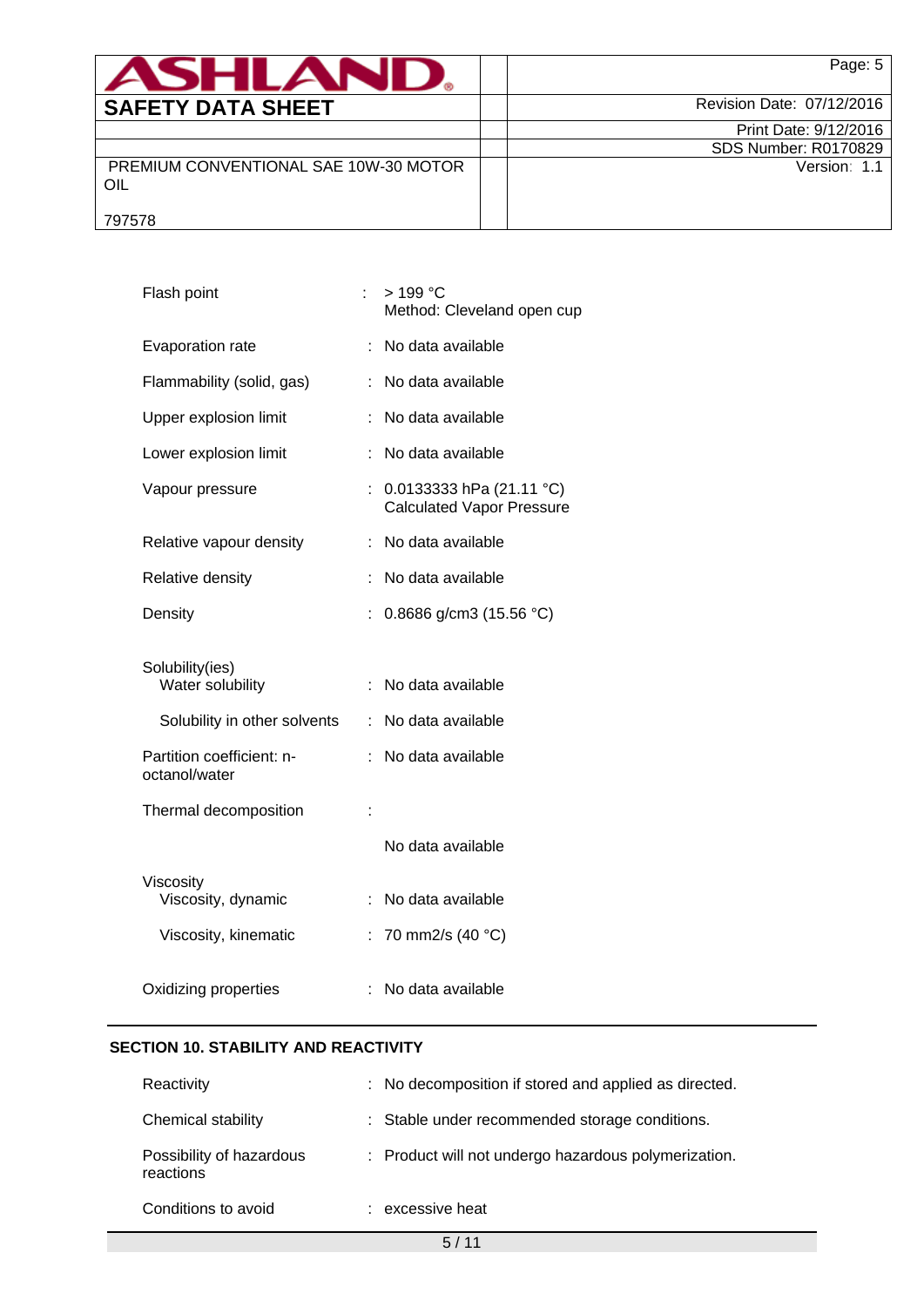| ASHLANL                                      | Page: 6                     |
|----------------------------------------------|-----------------------------|
| <b>SAFETY DATA SHEET</b>                     | Revision Date: 07/12/2016   |
|                                              | Print Date: 9/12/2016       |
|                                              | <b>SDS Number: R0170829</b> |
| PREMIUM CONVENTIONAL SAE 10W-30 MOTOR<br>OIL | Version: 1.1                |
| 797578                                       |                             |

Incompatible materials : Strong oxidizing agents

Hazardous decomposition

products carbon dioxide and carbon monoxide **Hydrocarbons** 

## **SECTION 11. TOXICOLOGICAL INFORMATION**

| Information on likely routes of : Inhalation |              |
|----------------------------------------------|--------------|
| exposure                                     | Skin contact |
|                                              | Eye Contact  |
|                                              | Ingestion    |

### **Acute toxicity**

Not classified based on available information. **Skin corrosion/irritation** Not classified based on available information. **Components:** Benzenesulfonic acid, C10-60-alkyl derivs., sodium salts**:** Result: No skin irritation

HYDROTREATED LIGHT PARAFFINIC DISTILLATE**:** Result: Mildly irritating to skin

## **Serious eye damage/eye irritation**

Not classified based on available information. **Product:** Remarks: Unlikely to cause eye irritation or injury.

## **Components:**

Benzenesulfonic acid, C10-60-alkyl derivs., sodium salts**:** Result: Irritating to eyes.

HYDROTREATED LIGHT PARAFFINIC DISTILLATE**:** Result: Mildly irritating to eyes

## **Respiratory or skin sensitisation**

Skin sensitisation: Not classified based on available information. Respiratory sensitisation: Not classified based on available information. Germ cell mutagenicity Not classified based on available information. **Carcinogenicity** Not classified based on available information. **Reproductive toxicity** Not classified based on available information. **STOT - single exposure** Not classified based on available information. **STOT - repeated exposure** Not classified based on available information. **Aspiration toxicity**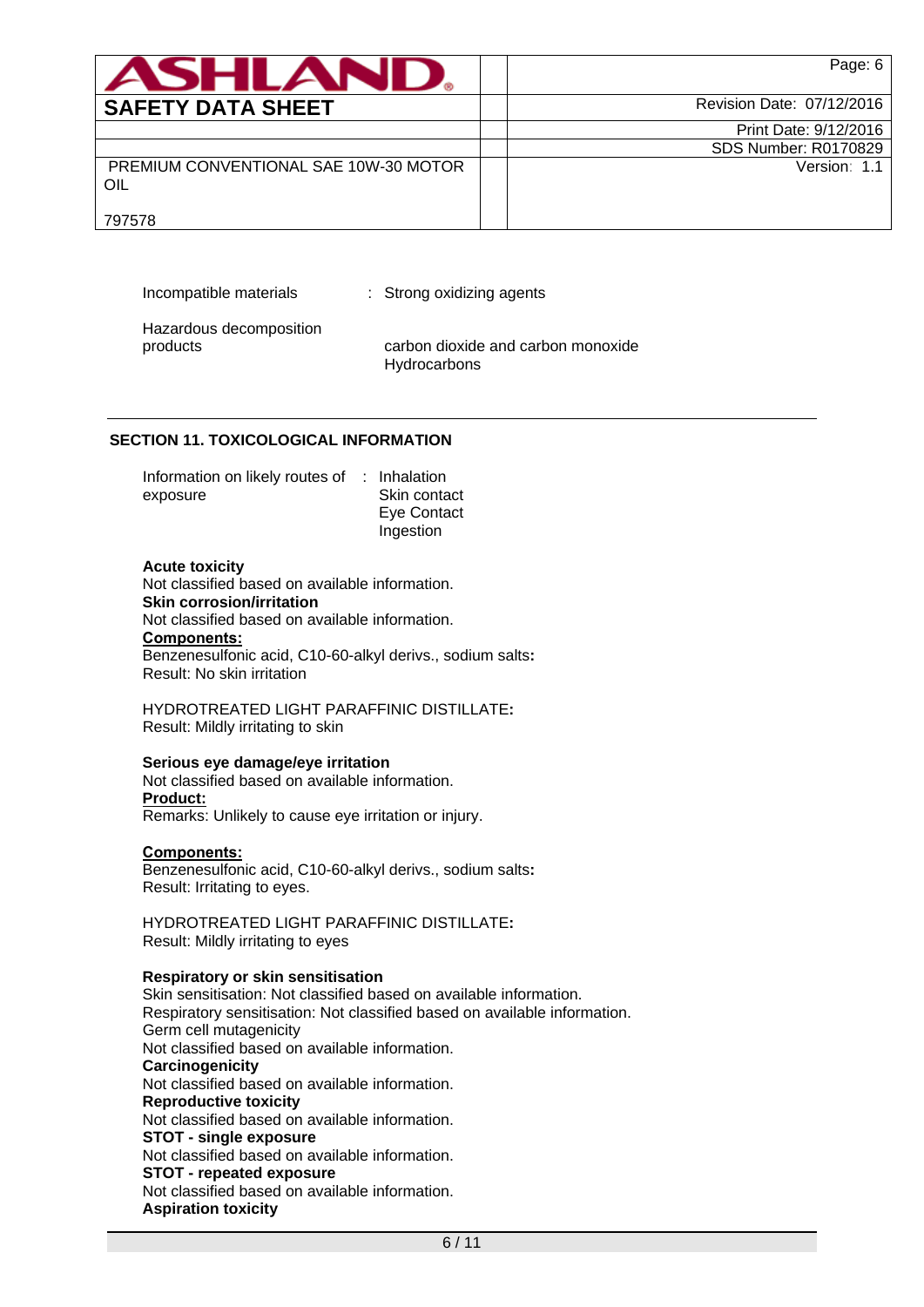| <b>ASHLAND.</b>                              | Page: 7                     |
|----------------------------------------------|-----------------------------|
| <b>SAFETY DATA SHEET</b>                     | Revision Date: 07/12/2016   |
|                                              | Print Date: 9/12/2016       |
|                                              | <b>SDS Number: R0170829</b> |
| PREMIUM CONVENTIONAL SAE 10W-30 MOTOR<br>OIL | Version: 1.1                |
| 797578                                       |                             |

797578

Not classified based on available information. **Product:** No aspiration toxicity classification

### **Components:**

HYDROTREATED LIGHT PARAFFINIC DISTILLATE**:** May be fatal if swallowed and enters airways.

# **Further information**

**Product:**

| <b>Carcinogenicity:</b> |                                                                                                                                                               |
|-------------------------|---------------------------------------------------------------------------------------------------------------------------------------------------------------|
| <b>IARC</b>             | No component of this product present at levels greater than or<br>equal to 0.1% is identified as probable, possible or confirmed<br>human carcinogen by IARC. |
| <b>OSHA</b>             | No component of this product present at levels greater than or<br>equal to 0.1% is identified as a carcinogen or potential<br>carcinogen by OSHA.             |
| <b>NTP</b>              | No component of this product present at levels greater than or<br>equal to 0.1% is identified as a known or anticipated carcinogen<br>by NTP.                 |

# **SECTION 12. ECOLOGICAL INFORMATION**

| <b>Ecotoxicity</b><br><b>Product:</b><br>Ecotoxicology Assessment<br>Acute aquatic toxicity                                                                                                                                                                          | : Not classified based on available information.            |
|----------------------------------------------------------------------------------------------------------------------------------------------------------------------------------------------------------------------------------------------------------------------|-------------------------------------------------------------|
| Chronic aquatic toxicity                                                                                                                                                                                                                                             | $\therefore$ Not classified based on available information. |
| Persistence and degradability<br>No data available<br><b>Bioaccumulative potential</b><br>No data available<br><b>Mobility in soil</b><br>No data available<br>Other adverse effects<br>No data available<br><b>Product:</b><br>Additional ecological<br>information | : No data available                                         |

# **SECTION 13. DISPOSAL CONSIDERATIONS**

# **Disposal methods**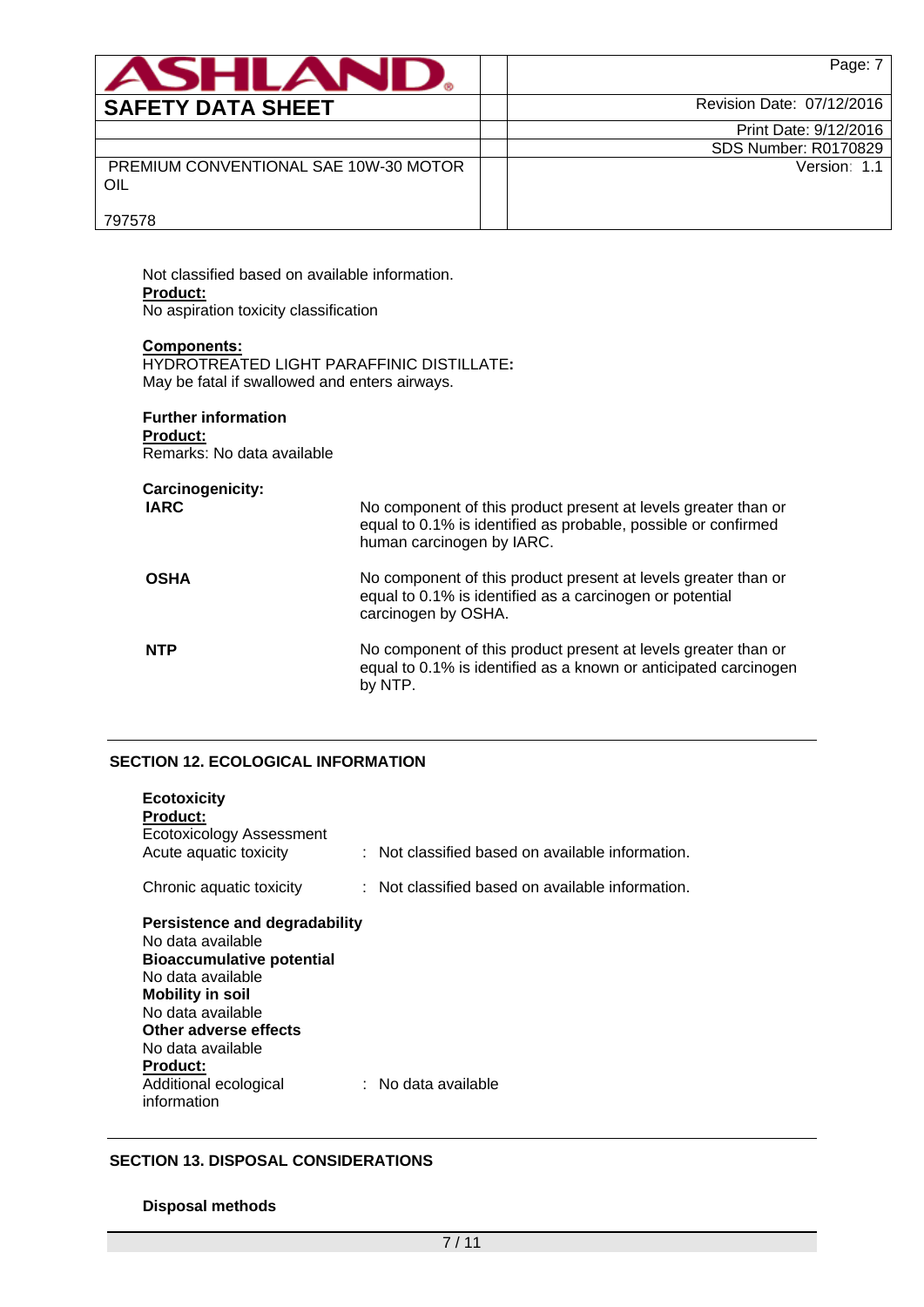| ANHI AN                                      | Page: 8                   |
|----------------------------------------------|---------------------------|
| <b>SAFETY DATA SHEET</b>                     | Revision Date: 07/12/2016 |
|                                              | Print Date: 9/12/2016     |
|                                              | SDS Number: R0170829      |
| PREMIUM CONVENTIONAL SAE 10W-30 MOTOR<br>OIL | Version: 1.1              |
| 797578                                       |                           |

| General advice | : Dispose of in accordance with all applicable local, state and |
|----------------|-----------------------------------------------------------------|
|                | federal regulations.                                            |

Contaminated packaging : Empty remaining contents.

## **SECTION 14. TRANSPORT INFORMATION**

### **International transport regulations**

### **REGULATION**

| <b>ID NUMBER</b> | <b>PROPER SHIPPING NAME</b> | *HAZARD<br><b>CLASS</b> | <b>SUBSIDIARY</b><br>HAZARDS | <b>PACKING</b><br><b>GROUP</b> | <b>MARINE</b><br><b>POLLUTANT</b> |
|------------------|-----------------------------|-------------------------|------------------------------|--------------------------------|-----------------------------------|
|                  |                             |                         |                              |                                | TD.<br>QTY.                       |

## **MX\_DG**

Not dangerous goods

### **INTERNATIONAL AIR TRANSPORT ASSOCIATION - PASSENGER**

Not dangerous goods

## **INTERNATIONAL AIR TRANSPORT ASSOCIATION - CARGO**

Not dangerous goods

## **INTERNATIONAL MARITIME DANGEROUS GOODS**

Not dangerous goods

### **TDG\_INWT\_C**

Not dangerous goods

## **TDG\_RAIL\_C**

Not dangerous goods

# **TDG\_ROAD\_C**

Not dangerous goods

### **U.S. DOT - INLAND WATERWAYS**

Not dangerous goods

## **CFR\_RAIL\_C**

Not dangerous goods

### **U.S. DOT - ROAD**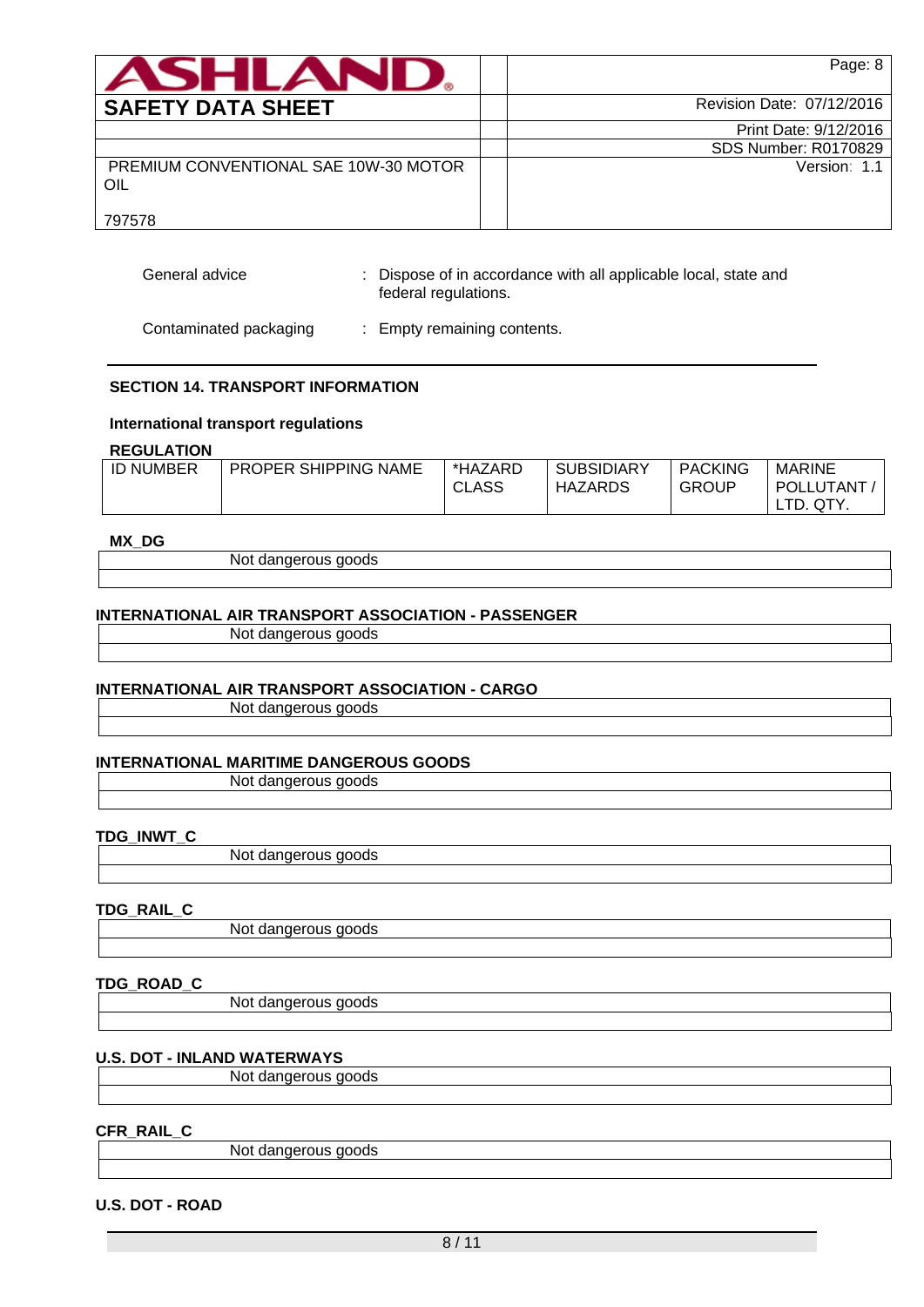| ASHLANI                                      | Page: 9                   |
|----------------------------------------------|---------------------------|
| <b>SAFETY DATA SHEET</b>                     | Revision Date: 07/12/2016 |
|                                              | Print Date: 9/12/2016     |
|                                              | SDS Number: R0170829      |
| PREMIUM CONVENTIONAL SAE 10W-30 MOTOR<br>OIL | Version: 1.1              |
| 797578                                       |                           |

Not dangerous goods

### **\*ORM = ORM-D, CBL = COMBUSTIBLE LIQUID**

| Marine pollutant | no |
|------------------|----|
|                  |    |

Dangerous goods descriptions (if indicated above) may not reflect quantity, end-use or region-specific exceptions that can be applied. Consult shipping documents for descriptions that are specific to the shipment.

### **SECTION 15. REGULATORY INFORMATION**

| SARA 311/312 Hazards                    | : No SARA Hazards                                                                                                                                                                         |
|-----------------------------------------|-------------------------------------------------------------------------------------------------------------------------------------------------------------------------------------------|
| <b>SARA 313</b><br>Component(s)SARA 313 | : This material does not contain any chemical components with<br>known CAS numbers that exceed the threshold (De Minimis)<br>reporting levels established by SARA Title III, Section 313. |
| <b>California Prop 65</b>               | WARNING! This product contains a chemical known to the<br>State of California to cause cancer.<br><b>NAPHTHALENE</b><br>$91 - 20 - 3$                                                     |
| <b>TSCA</b>                             | The components of this product are reported in the following inventories:<br>: On TSCA Inventory                                                                                          |
| <b>DSL</b>                              | : All components of this product are on the Canadian DSL                                                                                                                                  |
| <b>AICS</b>                             | : On the inventory, or in compliance with the inventory                                                                                                                                   |
| <b>ENCS</b>                             | : Contact your sales representative for additional information.                                                                                                                           |
| <b>KECI</b>                             | : On the inventory, or in compliance with the inventory                                                                                                                                   |
| <b>PICCS</b>                            | : On the inventory, or in compliance with the inventory                                                                                                                                   |
| <b>IECSC</b>                            | $: q$ (quantity restricted)                                                                                                                                                               |

### **Inventories**

AICS (Australia), DSL (Canada), IECSC (China), REACH (European Union), ENCS (Japan), ISHL (Japan), KECI (Korea), NZIoC (New Zealand), PICCS (Philippines), TCSI (Taiwan), TSCA (USA)

## **SECTION 16. OTHER INFORMATION**

**Further information** Revision Date: 07/12/2016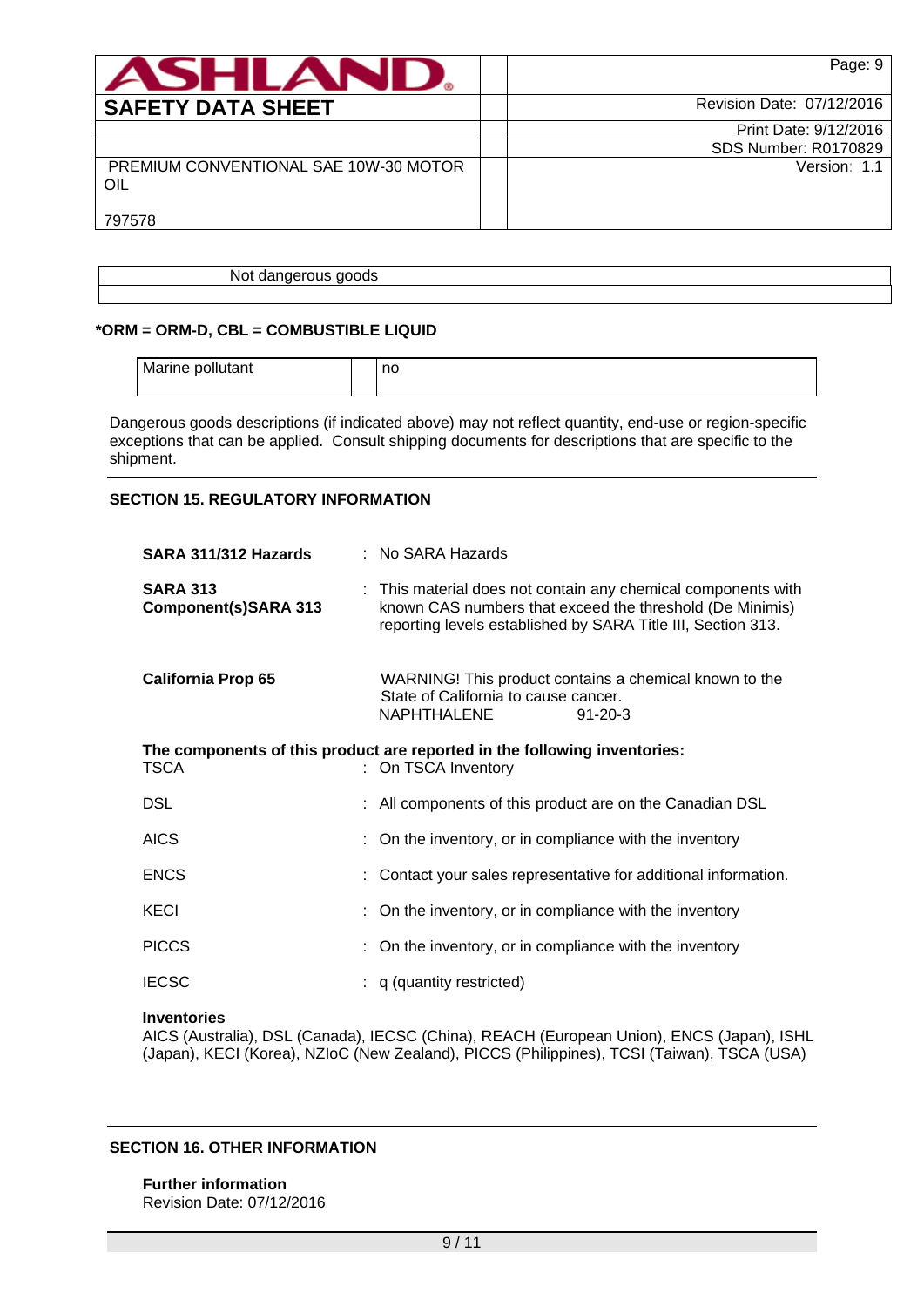| ASHLANI                                      | Page: 10                  |
|----------------------------------------------|---------------------------|
| <b>SAFETY DATA SHEET</b>                     | Revision Date: 07/12/2016 |
|                                              | Print Date: 9/12/2016     |
|                                              | SDS Number: R0170829      |
| PREMIUM CONVENTIONAL SAE 10W-30 MOTOR<br>OIL | Version: 1.1              |
| 797578                                       |                           |



Combustible Liquid Class IIIB

### **Full text of H-Statements**

| H304 | May be fatal if swallowed and enters airways. |
|------|-----------------------------------------------|
| H319 | Causes serious eye irritation.                |

Sources of key data used to compile the Safety Data Sheet Ashland internal data including own and sponsored test reports The UNECE administers regional agreements implementing harmonised classification for labelling (GHS) and transport.

The information accumulated herein is believed to be accurate but is not warranted to be whether originating with the company or not. Recipients are advised to confirm in advance of need that the information is current, applicable, and suitable to their circumstances. This SDS has been prepared by Ashland's Environmental Health and Safety Department (1-800-325-3751).

List of abbreviations and acronyms that could be, but not necessarily are, used in this safety data sheet :

ACGIH : American Conference of Industrial Hygienists

BEI : Biological Exposure Index

CAS : Chemical Abstracts Service (Division of the American Chemical Society).

CMR : Carcinogenic, Mutagenic or Toxic for Reproduction

FG : Food grade

GHS : Globally Harmonized System of Classification and Labeling of Chemicals.

H-statement : Hazard Statement

IATA : International Air Transport Association.

IATA-DGR : Dangerous Goods Regulation by the "International Air Transport Association" (IATA).